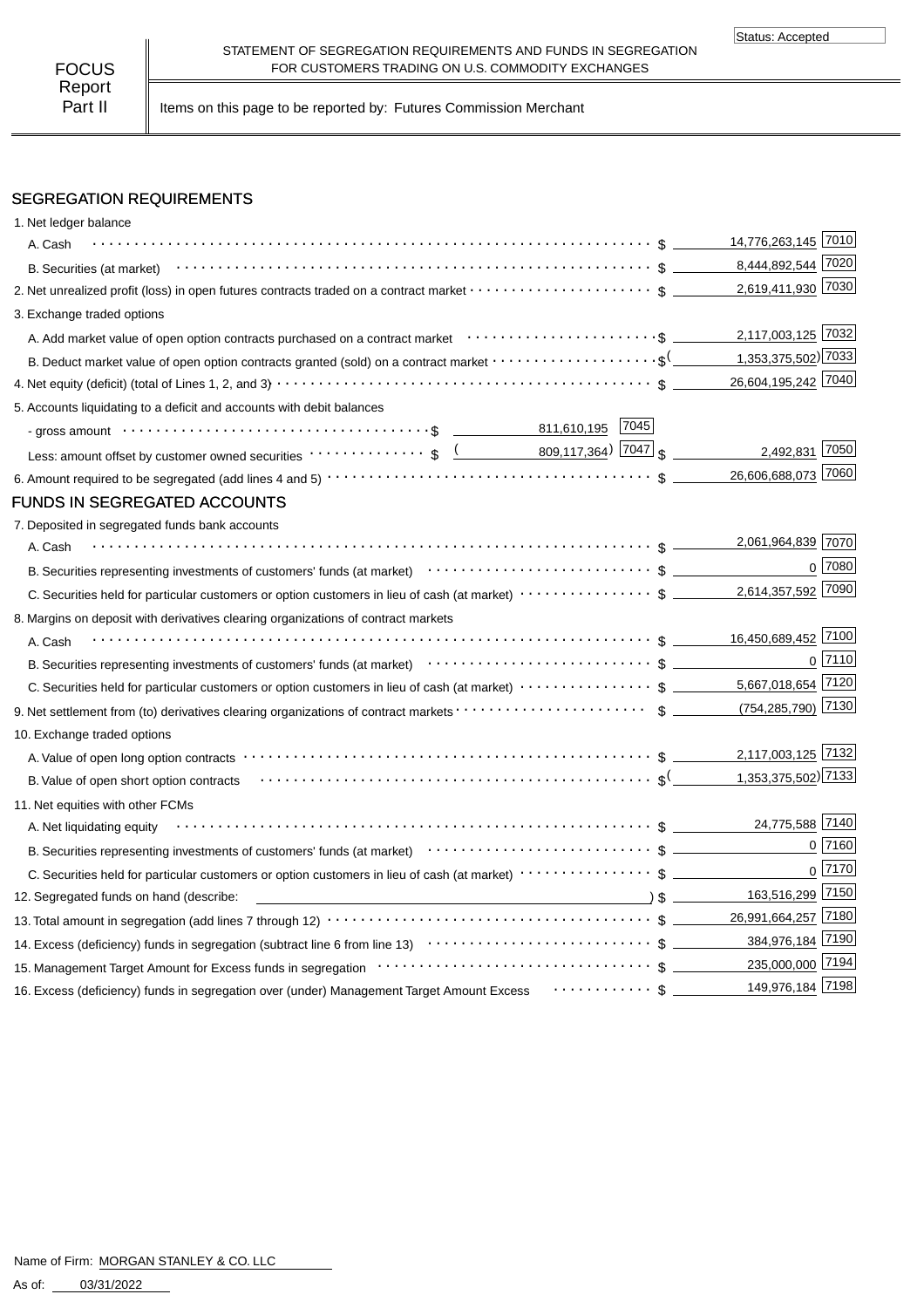#### STATEMENT OF CLEARED SWAPS CUSTOMER SEGREGATION REQUIREMENTS AND FUNDS IN CLEARED SWAPS CUSTOMER ACCOUNTS UNDER SECTION 4D(F) OF THE COMMODITY EXCHANGE ACT Status: Accepted

Items on this page to be reported by: Futures Commission Merchant

CLEARED SWAPS CUSTOMER REQUIREMENTS

| 1. Net ledger balance                                                                                                                                                                                                          |                                   |
|--------------------------------------------------------------------------------------------------------------------------------------------------------------------------------------------------------------------------------|-----------------------------------|
| A. Cash                                                                                                                                                                                                                        | 6,748,794,707 8500                |
|                                                                                                                                                                                                                                | 10,106,501,238 8510               |
|                                                                                                                                                                                                                                | 10,296,396,984 8520               |
| 3. Cleared swaps options                                                                                                                                                                                                       |                                   |
|                                                                                                                                                                                                                                | 0 8530                            |
| B. Market value of open cleared swaps option contracts granted (sold) $\cdots\cdots\cdots\cdots\cdots\cdots\cdots\cdots$ s <sup>(</sup> _________                                                                              | 0) 8540                           |
| 4. Net equity (deficit) (add lines 1, 2 and 3) $\cdots \cdots \cdots \cdots \cdots \cdots \cdots \cdots \cdots \cdots \cdots \cdots \cdots$ \$ $\underline{\hspace{1cm}}$ 27,151,692,929 8550                                  |                                   |
| 5. Accounts liquidating to a deficit and accounts with debit balances                                                                                                                                                          |                                   |
| - gross amount \\contract \\contract \\contract \\contract \\contract \\contract \\contract \\contract \\contract \\contract \\contract \\contract \\contract \\contract \\contract \\contract \\contract \\contract \\contrac |                                   |
| Less: amount offset by customer owned securities $\cdots \cdots \cdots$ , $\sqrt{($ 125,785,392 $)$ 8570 $\sqrt{(}$                                                                                                            | 5,070,586 8580                    |
|                                                                                                                                                                                                                                |                                   |
| FUNDS IN CLEARED SWAPS CUSTOMER SEGREGATED ACCOUNTS                                                                                                                                                                            |                                   |
| 7. Deposited in cleared swaps customer segregated accounts at banks                                                                                                                                                            |                                   |
| A. Cash                                                                                                                                                                                                                        | 2,542,974,269 8600                |
|                                                                                                                                                                                                                                | 0 8610                            |
|                                                                                                                                                                                                                                | 14,194,381 8620                   |
| 8. Margins on deposit with derivatives clearing organizations in cleared swaps customer segregated accounts                                                                                                                    |                                   |
| A. Cash                                                                                                                                                                                                                        |                                   |
|                                                                                                                                                                                                                                | $0 \; 8640$                       |
|                                                                                                                                                                                                                                |                                   |
|                                                                                                                                                                                                                                |                                   |
| 10. Cleared swaps options                                                                                                                                                                                                      |                                   |
|                                                                                                                                                                                                                                | $0^{8670}$                        |
| B. Value of open cleared swaps short option contracts $\cdots \cdots \cdots \cdots \cdots \cdots \cdots \cdots \cdots \cdots \cdots$ s (                                                                                       | $0$ <sup>8680</sup>               |
| 11. Net equities with other FCMs                                                                                                                                                                                               |                                   |
| A. Net liquidating equity                                                                                                                                                                                                      | 0   8690                          |
|                                                                                                                                                                                                                                | $0^{8700}$                        |
|                                                                                                                                                                                                                                | 0 8710                            |
| 12. Cleared swaps customer funds on hand (describe: _____________________________                                                                                                                                              | 0   8715<br>$s =$                 |
| 13. Total amount in cleared swaps customer segregation (add Lines 7 through 12) $\cdots\cdots\cdots\cdots\cdots\cdots\cdots\quad$ \$ _______ 27,783,973,600 8720                                                               |                                   |
| 14. Excess (deficiency) funds in cleared swaps customer segregation (subtract Line 6 from Line 13) \$                                                                                                                          | 627,210,085 8730                  |
| 15. Management target amount for excess funds in cleared swaps segregated accounts $\cdots\cdots\cdots\cdots\cdots\quad$ \$                                                                                                    | 92,000,000 8760                   |
| 16. Excess (deficiency) funds in cleared swaps customer segregated accounts over (under) management target<br>excess                                                                                                           | 535,210,085 8770<br>$\frac{1}{2}$ |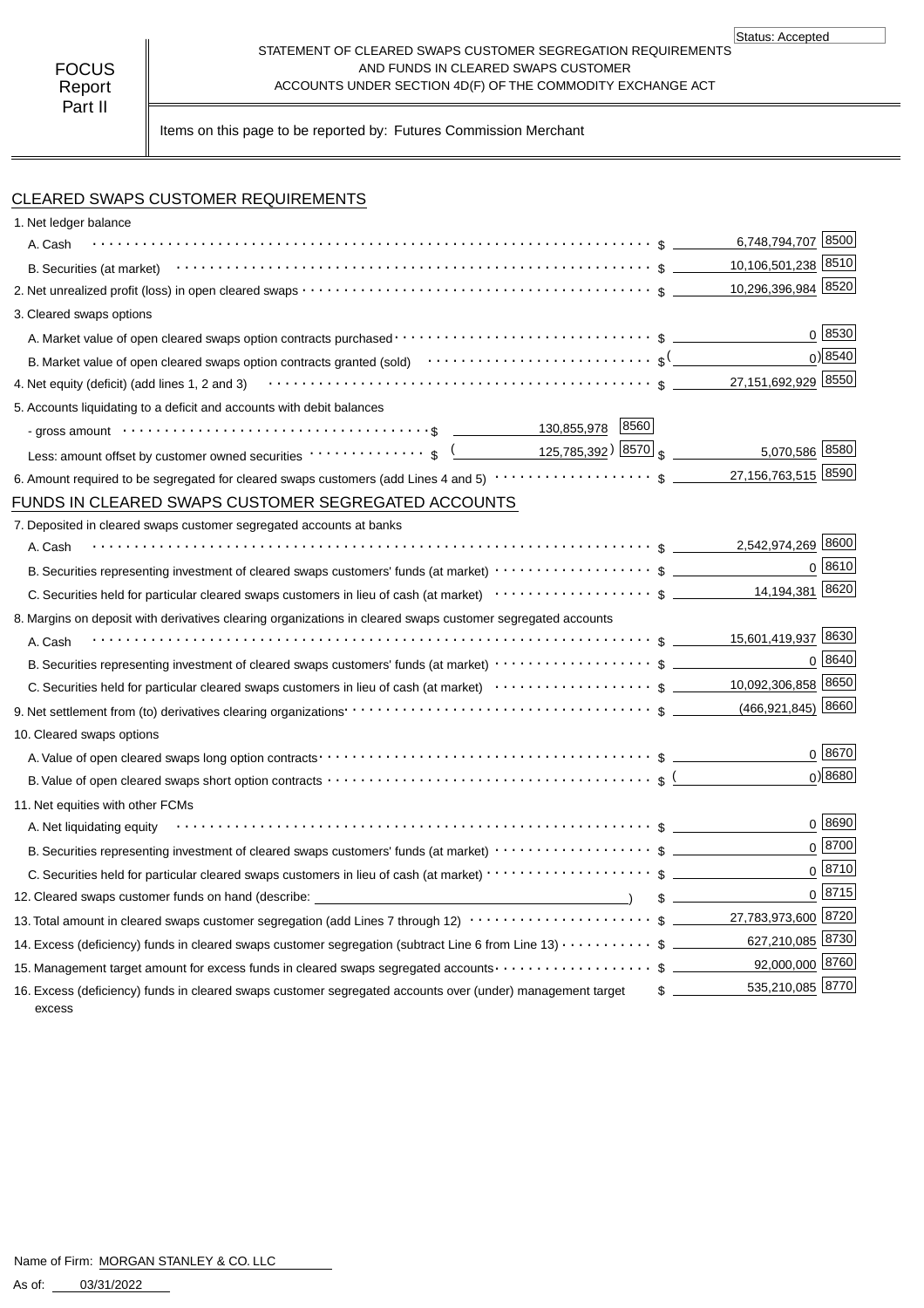| FOCUS   |  |
|---------|--|
| Report  |  |
| Part II |  |

STATEMENT OF SEGREGATION REQUIREMENTS AND FUNDS IN SEGREGATION FOR CUSTOMERS' DEALER OPTIONS ACCOUNTS

Items on this page to be reported by a: Futures Commission Merchant

|                                                                                                                                             | 7200   |
|---------------------------------------------------------------------------------------------------------------------------------------------|--------|
| 2. Funds/property in segregated accounts                                                                                                    |        |
| $0$  7210                                                                                                                                   |        |
| $0$ 7220                                                                                                                                    |        |
| C. Total funds/property in segregated accounts $\cdots \cdots \cdots \cdots \cdots \cdots \cdots \cdots \cdots \cdots \cdots \cdots \cdots$ |        |
|                                                                                                                                             | 0 7240 |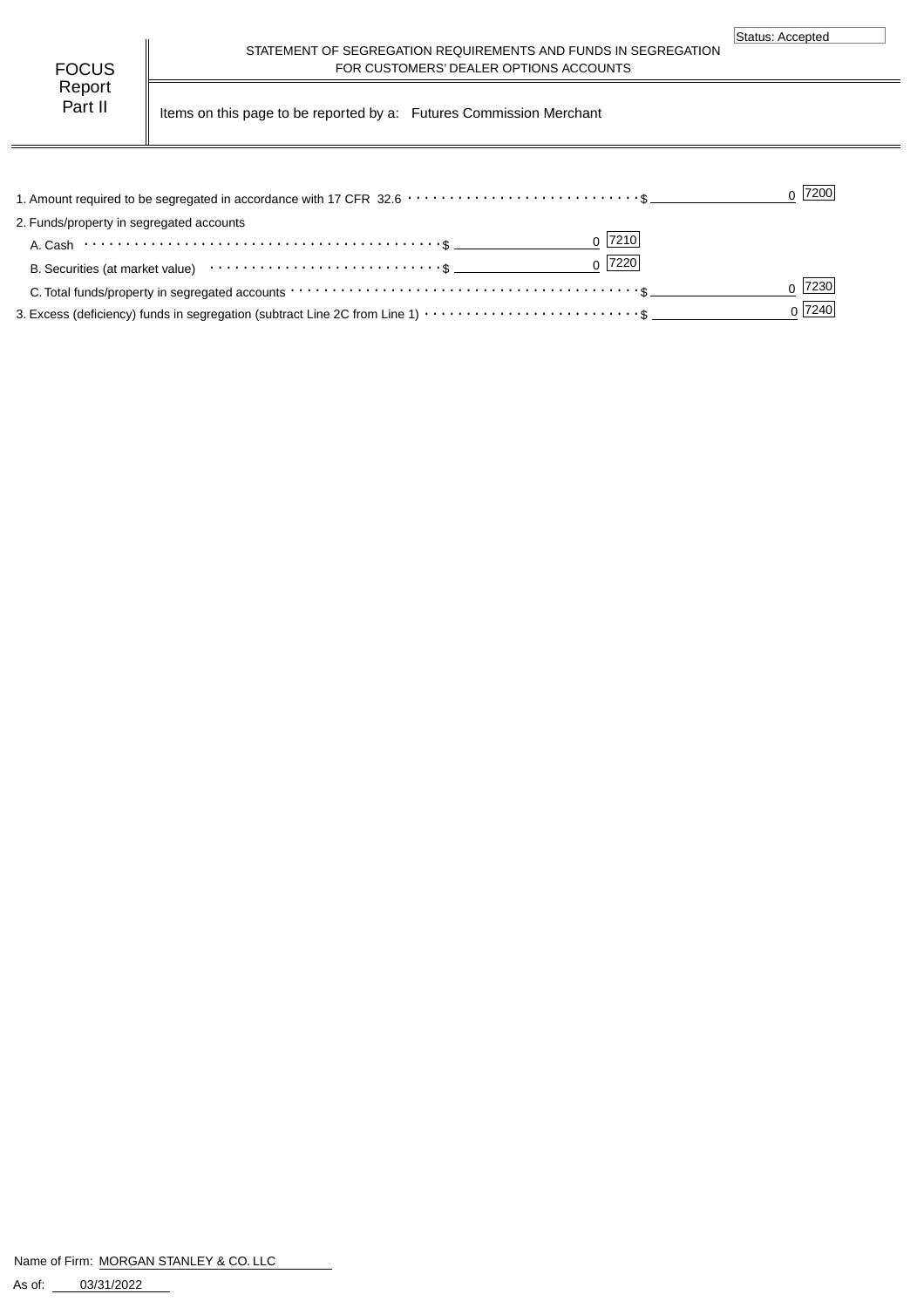## STATEMENT OF SECURED AMOUNTS AND FUNDS HELD IN SEPARATE ACCOUNTS FOR FOREIGN FUTURES AND FOREIGN OPTIONS CUSTOMERS PURSUANT TO CFTC REGULATION 30.7

Status: Accepted

Part II | Items on this page to be reported by a: Futures Commission Merchant

#### FOREIGN FUTURES AND FOREIGN OPTIONS SECURED AMOUNTS

| Amount required to be set aside pursuant to law, rule or regulation of a foreign government                      |                     | 7305 |
|------------------------------------------------------------------------------------------------------------------|---------------------|------|
| 1. Net ledger balance - Foreign futures and foreign option trading - All Customers                               |                     |      |
| A. Cash                                                                                                          | 4,486,704,861       | 7315 |
| B. Securities (at market)                                                                                        | 2,330,511,554 7317  |      |
| 2. Net unrealized profit (loss) in open futures contracts traded on a foreign board of trade \$                  | 2,178,056,894 7325  |      |
| 3. Exchange traded options                                                                                       |                     |      |
| A. Market value of open option contracts purchased on a foreign board of trade\$                                 | 76,835,262          | 7335 |
| B. Market value of open contracts granted (sold) on a foreign board of trade \$                                  | $(61,080,414)$ 7337 |      |
|                                                                                                                  | 9,011,028,157 7345  |      |
| 5. Accounts liquidating to a deficit and accounts with                                                           |                     |      |
| 142,266,221 7351                                                                                                 |                     |      |
| 139,384,364) 7352 \$<br>Less: amount offset by customer owned securities \$(                                     | 2,881,857 7354      |      |
| 6. Amount required to be set aside as the secured amount - Net Liquidating Equity Method (add lines 4 and 5)  \$ | 9,013,910,014       | 7355 |
| 7. Greater of amount required to be set aside pursuant to foreign jurisdiction (above) or line 6. \$             | 9,013,910,014 7360  |      |